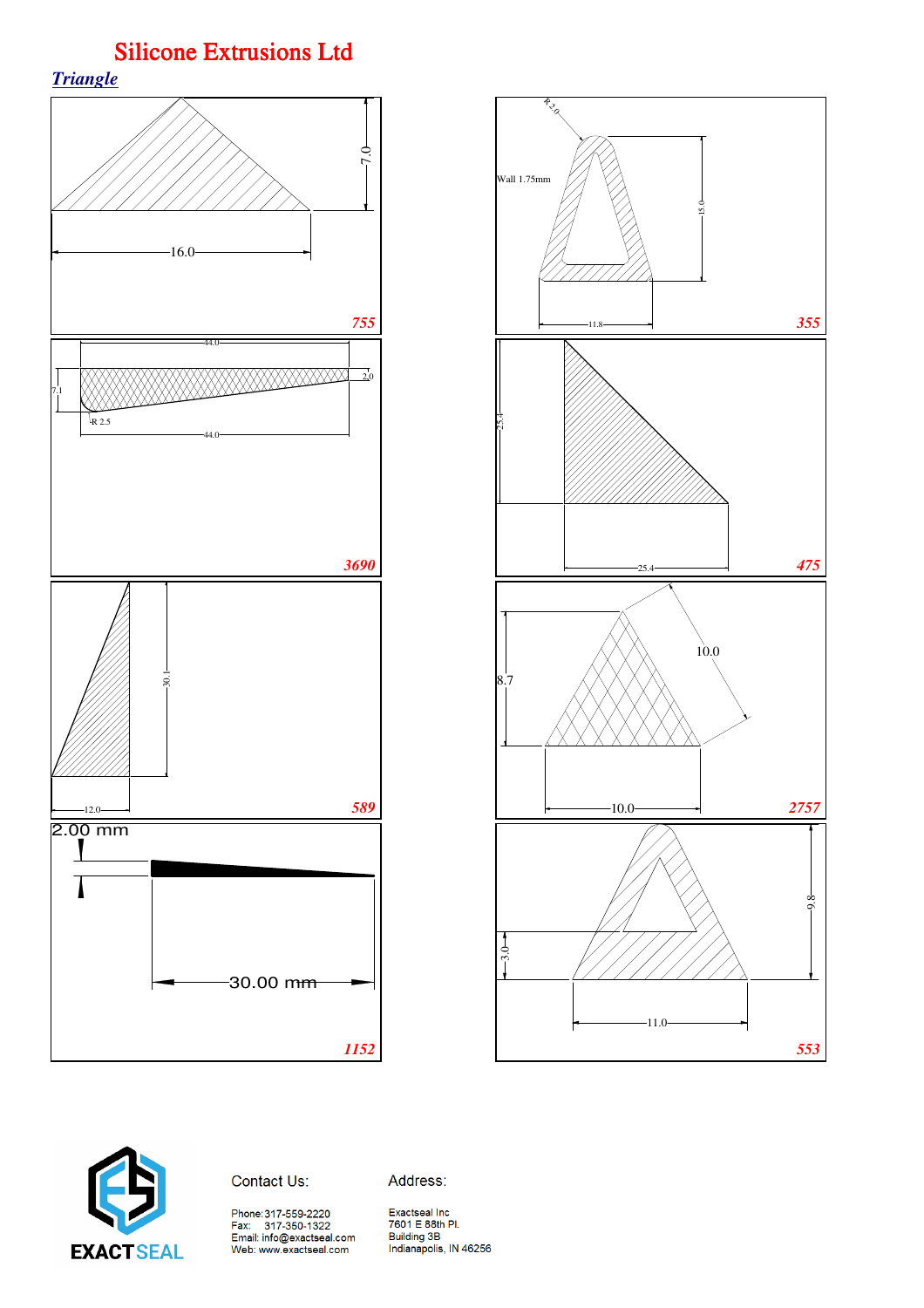





Contact Us:

Address: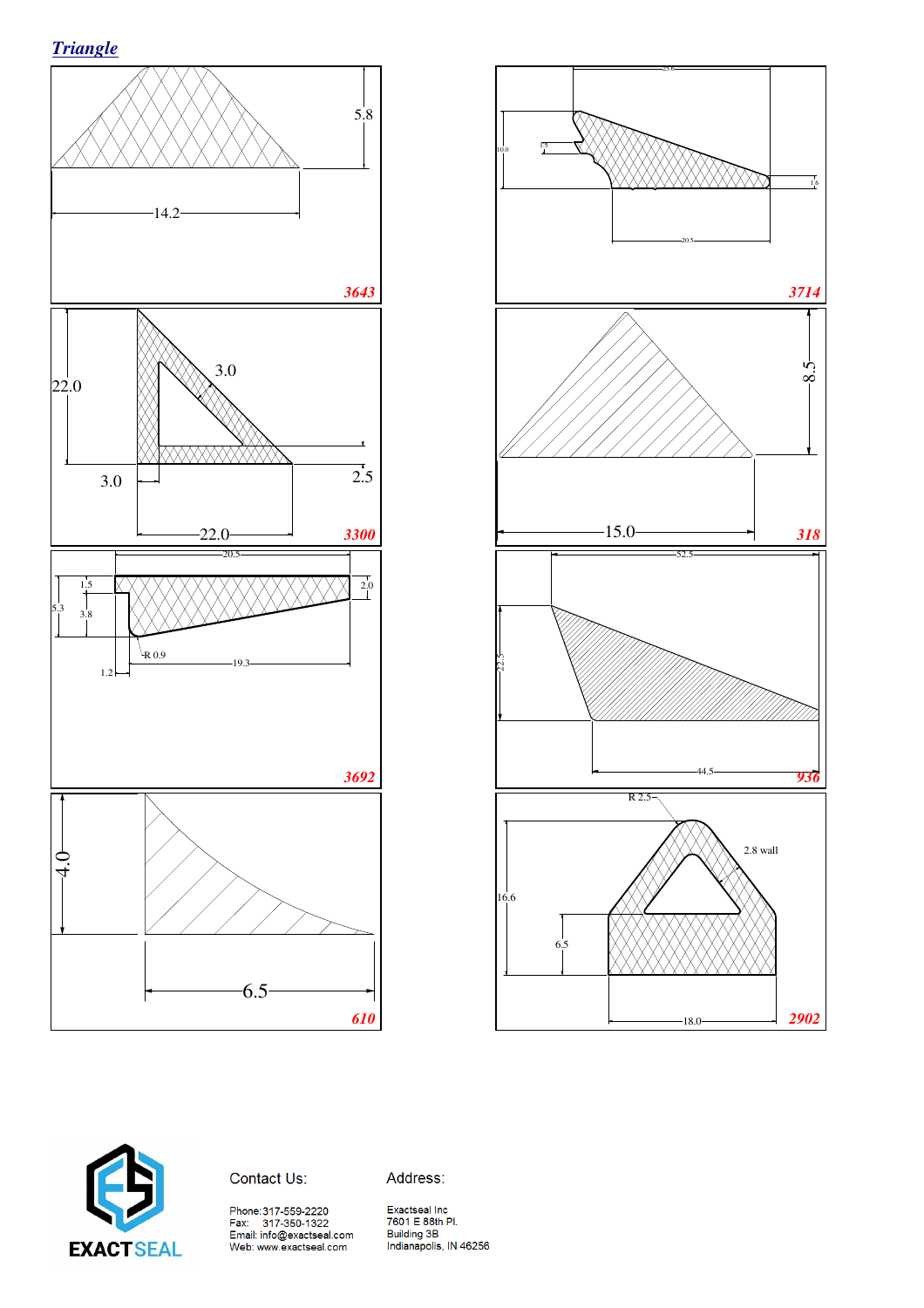*Triangle*







Contact Us:

Address:

Phone:317-559-2220<br>Fax: 317-350-1322<br>Email: info@exactseal.com<br>Web: www.exactseal.com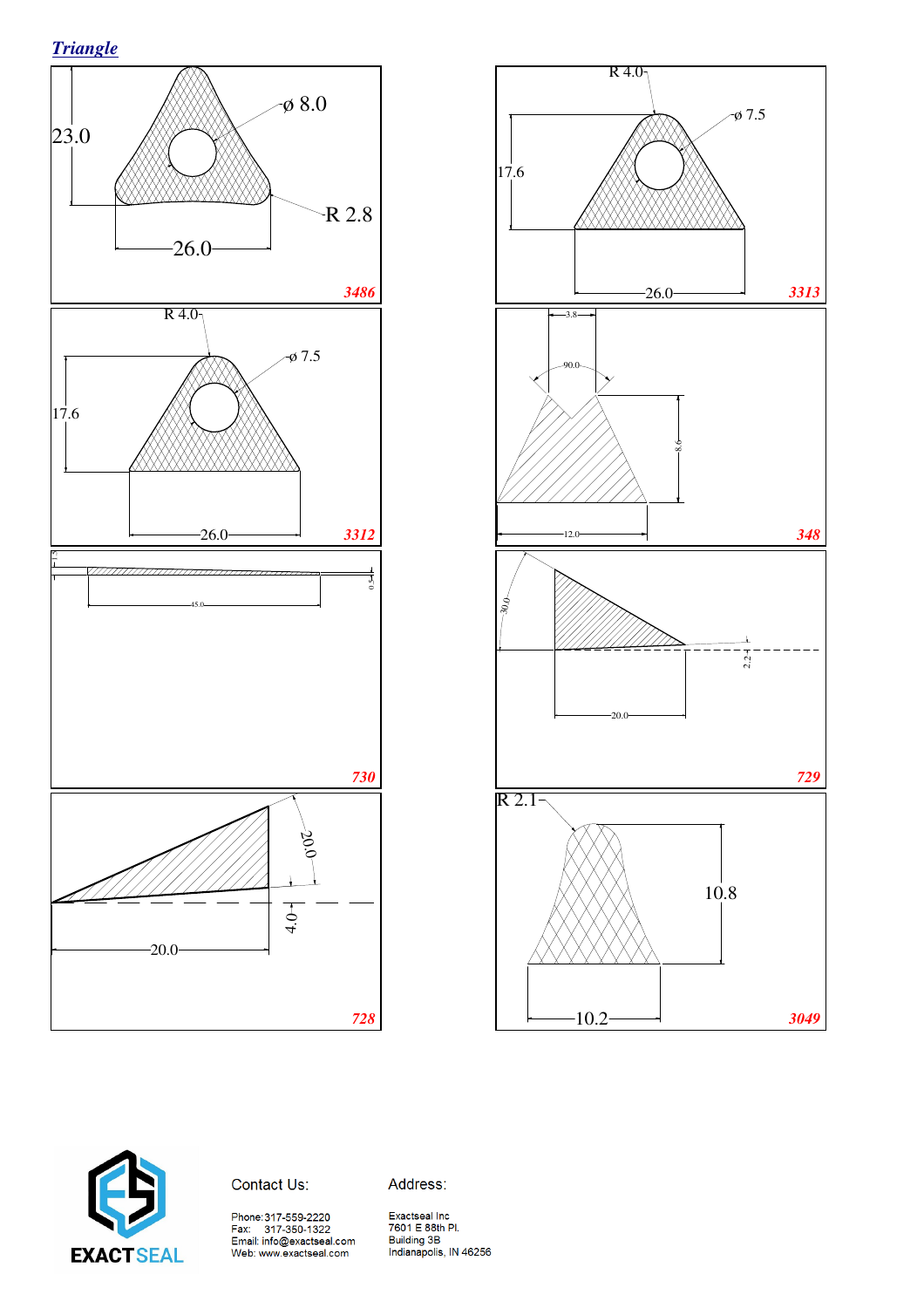





Contact Us:

Address: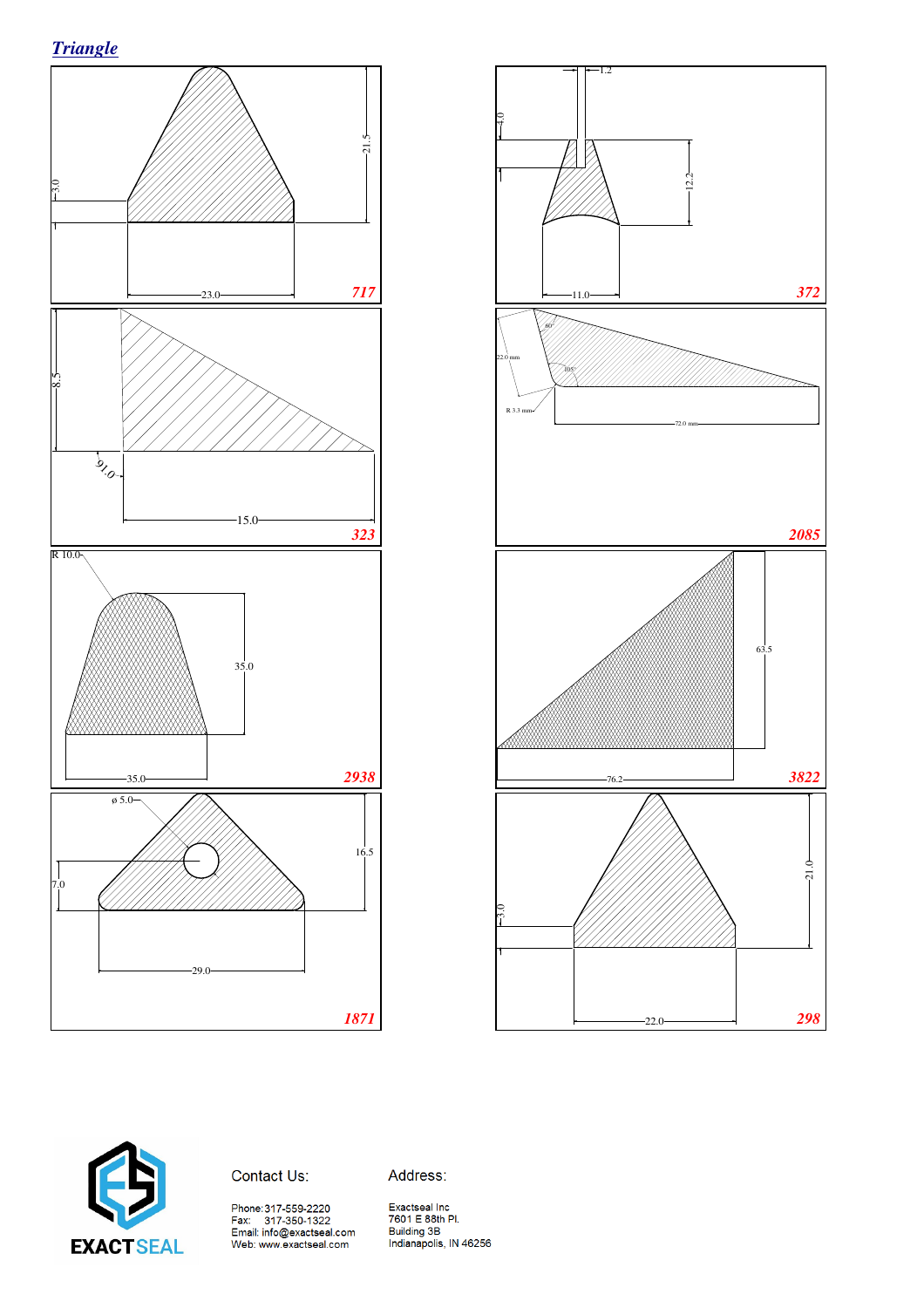





Contact Us:

Address: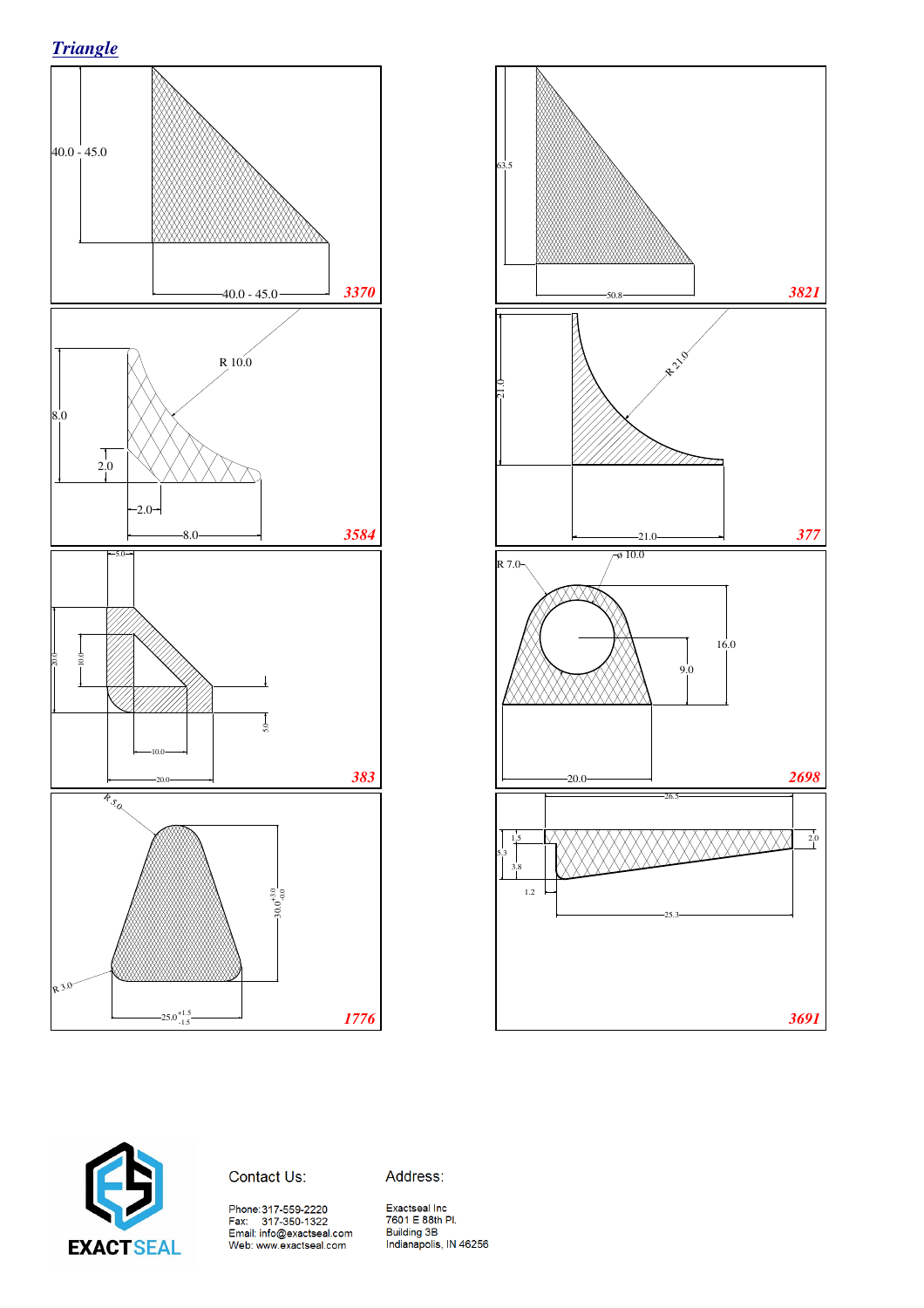





Contact Us:

Address: